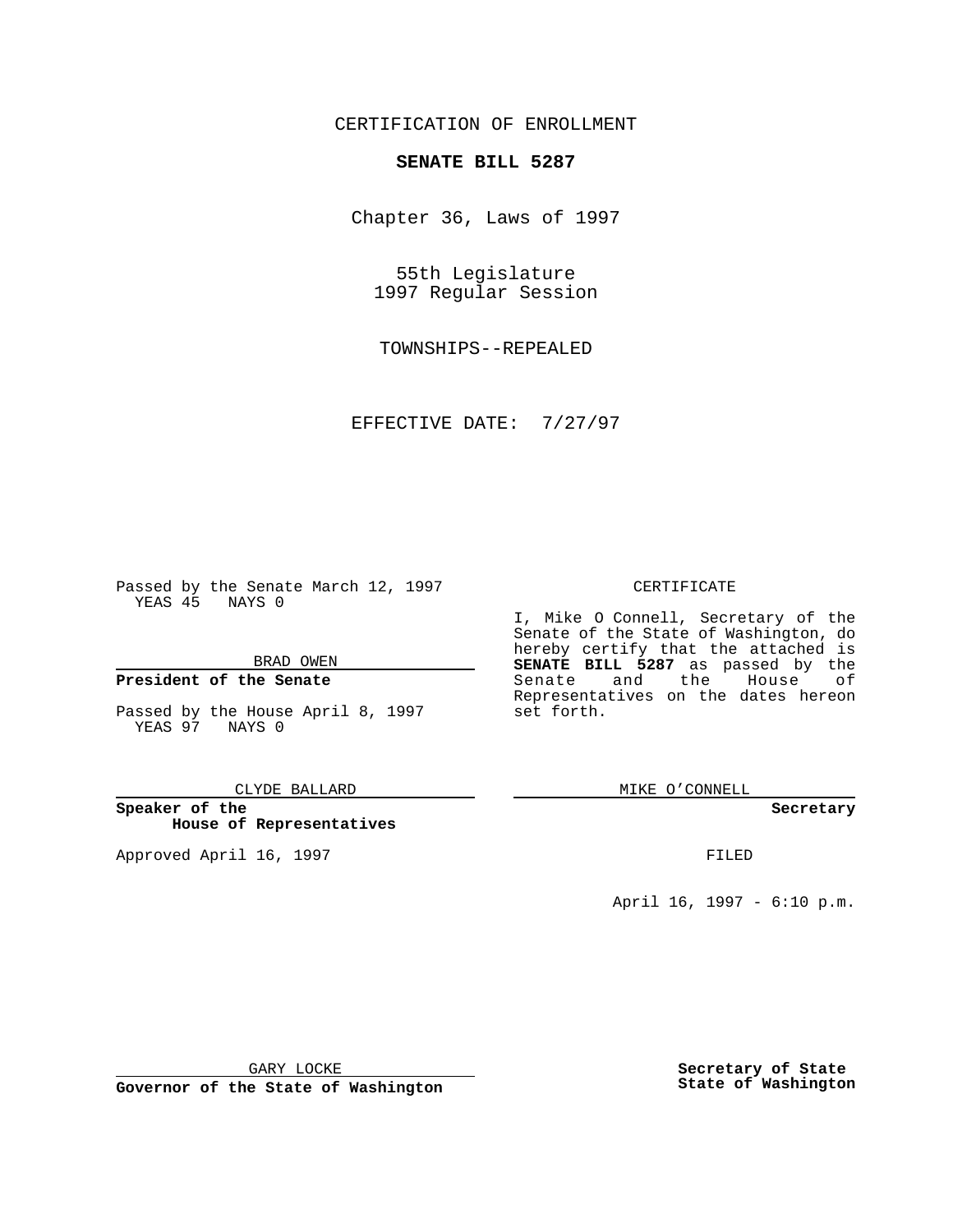# **SENATE BILL 5287** \_\_\_\_\_\_\_\_\_\_\_\_\_\_\_\_\_\_\_\_\_\_\_\_\_\_\_\_\_\_\_\_\_\_\_\_\_\_\_\_\_\_\_\_\_\_\_

\_\_\_\_\_\_\_\_\_\_\_\_\_\_\_\_\_\_\_\_\_\_\_\_\_\_\_\_\_\_\_\_\_\_\_\_\_\_\_\_\_\_\_\_\_\_\_

Passed Legislature - 1997 Regular Session

**State of Washington 55th Legislature 1997 Regular Session**

**By** Senators Horn, McCaslin, Wood, Prince and Hale

Read first time 01/22/97. Referred to Committee on Government Operations.

|    | ΑN<br>ACT  | Relating   | townships;<br>to | and        | repealing<br>RCW | 45.04.010, |
|----|------------|------------|------------------|------------|------------------|------------|
| 2  | 45.04.020, | 45.04.030, | 45.08.010,       | 45.08.020, | 45.08.060,       | 45.08.070, |
| 3  | 45.08.080, | 45.08.090, | 45.12.010,       | 45.12.020, | 45.12.021,       | 45.12.030, |
| 4  | 45.12.040, | 45.12.050, | 45.12.060,       | 45.12.070, | 45.12.080,       | 45.12.090, |
| 5  | 45.12.100, | 45.12.110, | 45.12.120,       | 45.12.130, | 45.12.140,       | 45.12.150, |
| 6  | 45.12.160, | 45.12.170, | 45.12.180,       | 45.12.190, | 45.12.200,       | 45.12.210, |
| 7  | 45.12.220, | 45.12.230, | 45.12.240,       | 45.16.010, | 45.16.020,       | 45.16.030, |
| 8  | 45.16.035, | 45.16.040, | 45.16.060,       | 45.16.070, | 45.16.080,       | 45.16.090, |
| 9  | 45.16.100, | 45.16.110, | 45.16.120,       | 45.20.010, | 45.20.020,       | 45.24.010, |
| 10 | 45.24.040, | 45.24.050, | 45.24.060,       | 45.28.010, | 45.28.020,       | 45.28.030, |
| 11 | 45.28.040, | 45.28.050, | 45.28.060,       | 45.28.070, | 45.28.100,       | 45.32.010, |
| 12 | 45.32.020, | 45.32.030, | 45.32.050,       | 45.32.060, | 45.32.070,       | 45.32.080, |
| 13 | 45.32.090, | 45.36.010, | 45.36.020,       | 45.36.030, | 45.40.010,       | 45.40.030, |
| 14 | 45.44.010, | 45.48.010, | 45.48.020,       | 45.48.030, | 45.48.040,       | 45.52.010, |
| 15 | 45.52.020, | 45.52.030, | 45.52.040,       | 45.52.050, | 45.52.060,       | 45.52.070, |
| 16 | 45.52.080, | 45.52.090, | 45.54.010,       | 45.54.020, | 45.56.010,       | 45.56.040, |
| 17 | 45.56.050, | 45.56.070, | 45.56.080,       | 45.64.010, | 45.64.020,       | 45.64.030, |
| 18 | 45.64.040, | 45.64.050, | 45.64.060,       | 45.64.070, | 45.64.080,       | 45.72.010, |
| 19 | 45.72.020, | 45.72.030, | 45.72.040,       | 45.72.050, | 45.72.060,       | 45.72.070, |
| 20 | 45.76.020, | 45.76.030, | 45.76.040,       | 45.76.050, | 45.76.060,       | 45.76.070, |
| 21 | 45.76.080, | 45.76.090, | 45.76.100,       | 45.80.010, | 45.80.020,       | 45.80.030, |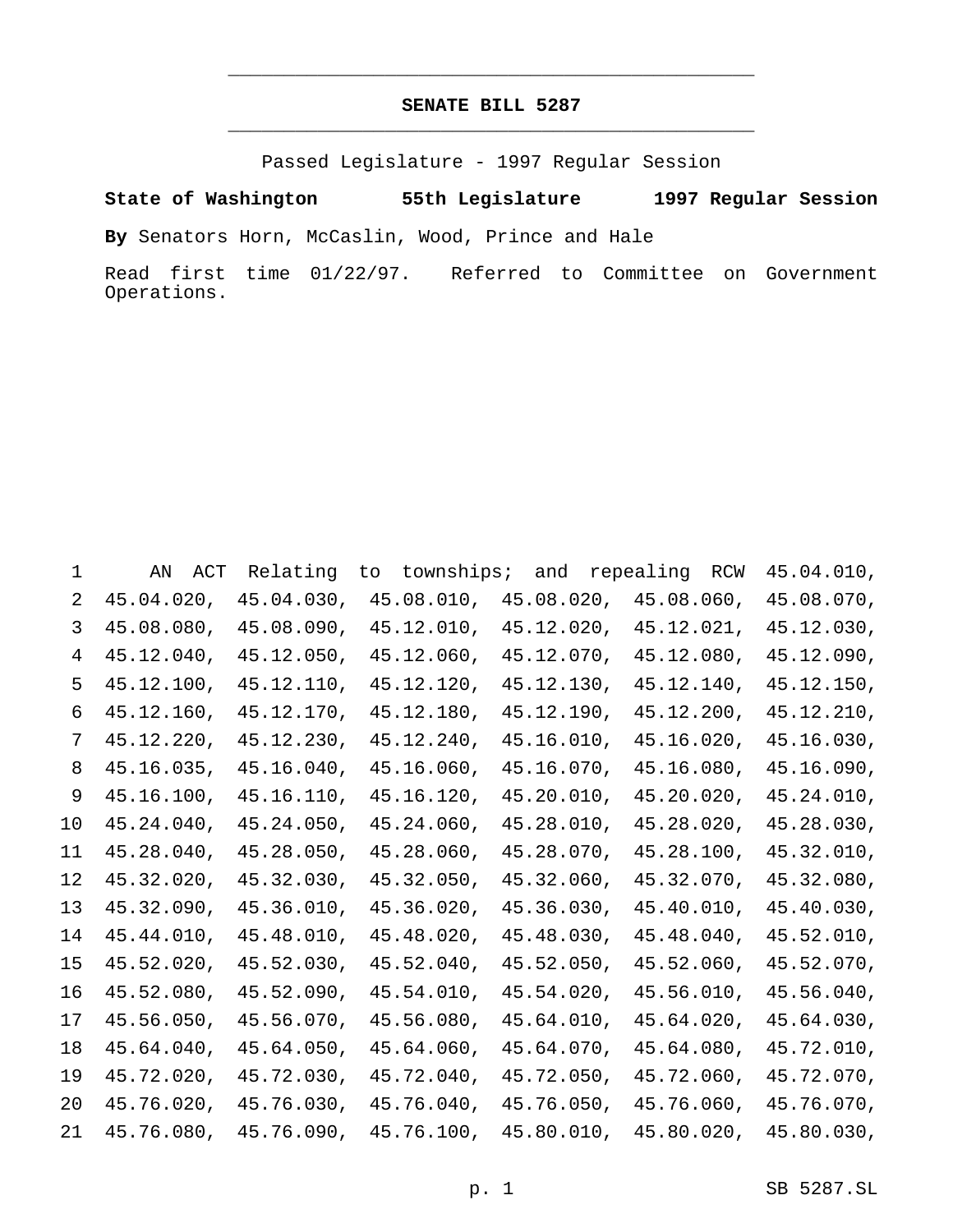45.80.040, 45.80.050, 45.80.060, 45.80.070, 45.80.080, 45.80.100,  $\mathbf{1}$ 45.82.010, and 45.82.020.  $2^{\circ}$ 

BE IT ENACTED BY THE LEGISLATURE OF THE STATE OF WASHINGTON:  $\mathbf{3}$ 

4 NEW SECTION. Sec. 1. The following acts or parts of acts are each 5 repealed: 6 (1) RCW 45.04.010 and 1895 c 175 s 1; 7 (2) RCW 45.04.020 and 1895 c 175 s 2; (3) RCW 45.04.030 and 1895 c 175 s 3; 8 (4) RCW 45.08.010 and 1927 c 74 s 1 & 1895 c 175 s 4; 9 (5) RCW 45.08.020 and 1895 c 175 s 5;  $10$ (6) RCW 45.08.060 and 1895 c 175 s 6;  $11$ (7) RCW 45.08.070 and 1895 c 175 s 7;  $12$  $13$ (8) RCW 45.08.080 and 1895 c 175 s 8; (9) RCW 45.08.090 and 1895 c 175 s 9; 14 15  $(10)$  RCW 45.12.010 and 1923 c 13 s 1 & 1895 c 175 s 10; (11) RCW 45.12.020 and 1953 c 167 s 1, 1909 c 47 s 1, & 1895 c 175 16  $17$  $s$  11; 18 (12) RCW 45.12.021 and 1965 c 119 s 1; 19  $(13)$  RCW 45.12.030 and 1895 c 175 s 12; 20 (14) RCW 45.12.040 and 1895 c 175 s 13; (15) RCW 45.12.050 and 1895 c 175 s 14; 21 (16) RCW 45.12.060 and 1895 c 175 s 15; 22 23 (17) RCW 45.12.070 and 1923 c 13 s 2 & 1895 c 175 s 16; 24 (18) RCW 45.12.080 and 1923 c 13 s 3, 1915 c 90 s 1, 1909 c 47 s 2, & 1895 c 175 s 17; 25 (19) RCW 45.12.090 and 1959 c 16 s 5; 26 27  $(20)$  RCW 45.12.100 and 1984 c 189 s 4, 1969 ex.s. c 243 s 4, 1959 28 c 16 s 2, & 1953 c 165 s 1; (21) RCW 45.12.110 and 1895 c 175 s 20; 29 30 (22) RCW 45.12.120 and 1895 c 175 s 21; 31 (23) RCW 45.12.130 and 1895 c 175 s 22; (24) RCW 45.12.140 and 1895 c 175 s 23; 32 33 (25) RCW 45.12.150 and 1895 c 175 s 24; 34  $(26)$  RCW 45.12.160 and 1895 c 175 s 25; 35 (27) RCW 45.12.170 and 1895 c 175 s 26; (28) RCW 45.12.180 and 1895 c 175 s 27; 36 37 (29) RCW 45.12.190 and 1895 c 175 s 28;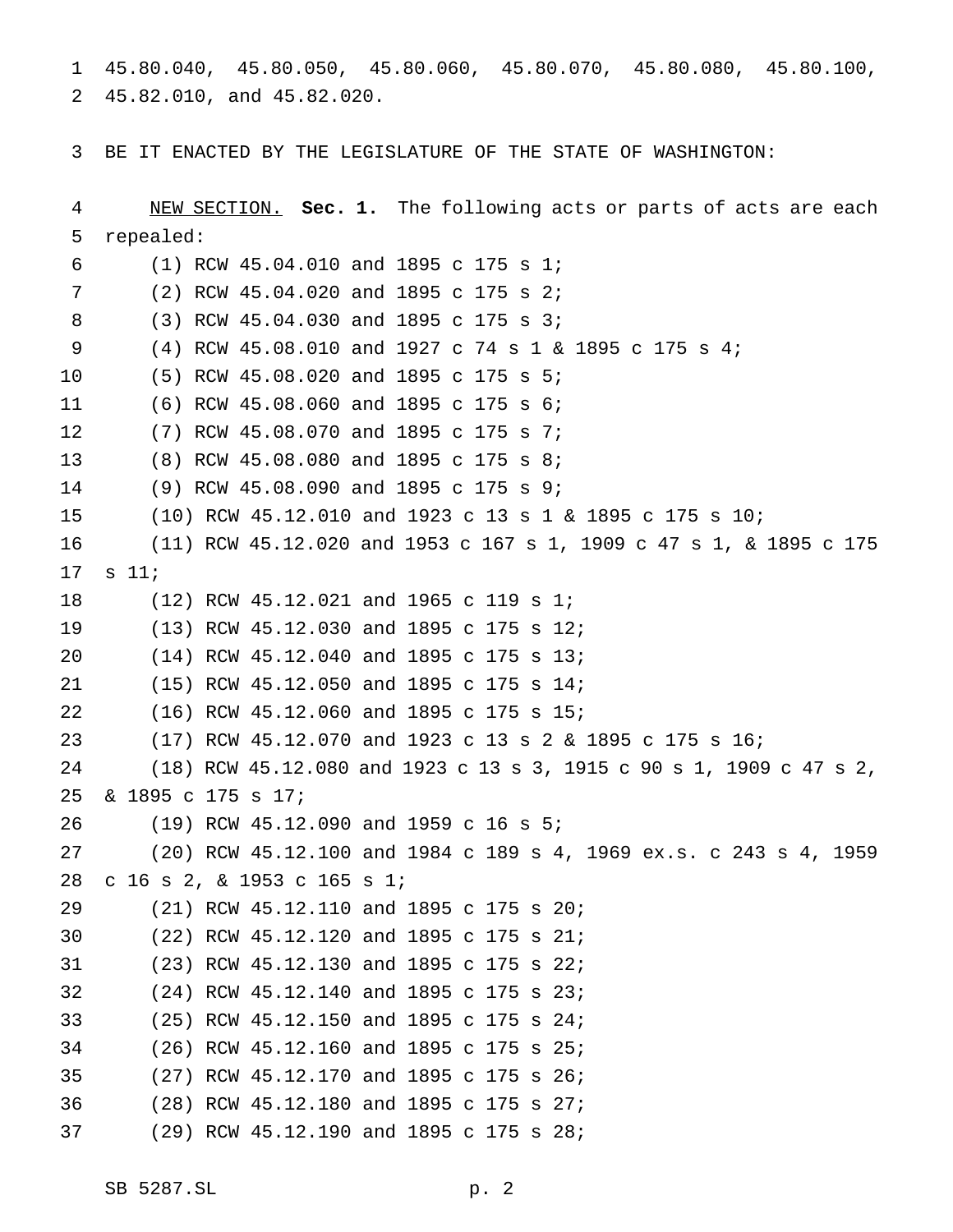| $\mathbf 1$ |                 | (30) RCW 45.12.200 and 1895 c 175 s 29;                            |  |  |  |  |  |  |  |
|-------------|-----------------|--------------------------------------------------------------------|--|--|--|--|--|--|--|
| 2           |                 | $(31)$ RCW 45.12.210 and 1895 c 175 s 30;                          |  |  |  |  |  |  |  |
| 3           |                 | $(32)$ RCW 45.12.220 and 1895 c 175 s 31;                          |  |  |  |  |  |  |  |
| 4           |                 | (33) RCW 45.12.230 and 1895 c 175 s 32;                            |  |  |  |  |  |  |  |
| 5           |                 | (34) RCW 45.12.240 and 1895 c 175 s 33;                            |  |  |  |  |  |  |  |
| 6           |                 | (35) RCW 45.16.010 and 1895 c 175 s 34;                            |  |  |  |  |  |  |  |
| 7           |                 | (36) RCW 45.16.020 and 1895 c 175 s 35;                            |  |  |  |  |  |  |  |
| 8           |                 | (37) RCW 45.16.030 and 1895 c 175 s 36;                            |  |  |  |  |  |  |  |
| 9           |                 | (38) RCW 45.16.035 and 1913 c 142 s 4 & 1895 c 175 s 42;           |  |  |  |  |  |  |  |
| 10          |                 | (39) RCW 45.16.040 and 1913 c 142 s 2 & 1895 c 175 s 37;           |  |  |  |  |  |  |  |
| 11          |                 | $(40)$ RCW 45.16.060 and 1913 c 142 s 3 & 1895 c 175 s 38;         |  |  |  |  |  |  |  |
| 12          |                 | $(41)$ RCW 45.16.070 and 1895 c 175 s 39;                          |  |  |  |  |  |  |  |
| 13          |                 | $(42)$ RCW $45.16.080$ and 1895 c 175 s 40;                        |  |  |  |  |  |  |  |
| 14          |                 | (43) RCW 45.16.090 and 1895 c 175 s 41;                            |  |  |  |  |  |  |  |
| 15          |                 | $(44)$ RCW 45.16.100 and 1895 c 175 s 43;                          |  |  |  |  |  |  |  |
| 16          |                 | $(45)$ RCW 45.16.110 and 1913 c 142 s 5 & 1895 c 175 s 44;         |  |  |  |  |  |  |  |
| 17          |                 | $(46)$ RCW 45.16.120 and 1923 c 13 s 5 & 1895 c 175 s 45;          |  |  |  |  |  |  |  |
| 18          |                 | $(47)$ RCW 45.20.010 and 1913 c 142 s 6 & 1895 c 175 s 46;         |  |  |  |  |  |  |  |
| 19          |                 | (48) RCW 45.20.020 and 1895 c 175 s 47;                            |  |  |  |  |  |  |  |
| 20          |                 | (49) RCW 45.24.010 and 1977 c 15 s 1, 1919 c 108 s 2, 1911 c 34 s  |  |  |  |  |  |  |  |
| 21          |                 | 1, 1909 c 47 s 4, & 1895 c 175 s 48;                               |  |  |  |  |  |  |  |
| 22          |                 | $(50)$ RCW 45.24.040 and 1895 c 175 s 51;                          |  |  |  |  |  |  |  |
| 23          |                 | $(51)$ RCW 45.24.050 and 1895 c 175 s 52;                          |  |  |  |  |  |  |  |
| 24          |                 | (52) RCW 45.24.060 and 1895 c 175 s 49;                            |  |  |  |  |  |  |  |
| 25          |                 | (53) RCW 45.28.010 and 1895 c 175 s 53;                            |  |  |  |  |  |  |  |
| 26          |                 | (54) RCW 45.28.020 and 1911 c 34 s 2;                              |  |  |  |  |  |  |  |
| 27          |                 | (55) RCW 45.28.030 and 1911 c 34 s 3;                              |  |  |  |  |  |  |  |
| 28          |                 | (56) RCW 45.28.040 and 1895 c 175 s 54;                            |  |  |  |  |  |  |  |
| 29          |                 | (57) RCW 45.28.050 and 1895 c 175 s 55;                            |  |  |  |  |  |  |  |
| 30          |                 | (58) RCW 45.28.060 and 1895 c 175 s 56;                            |  |  |  |  |  |  |  |
| 31          |                 | (59) RCW 45.28.070 and 1895 c 175 s 57;                            |  |  |  |  |  |  |  |
| 32          |                 | (60) RCW 45.28.100 and 1895 c 175 s 60;                            |  |  |  |  |  |  |  |
| 33          |                 | (61) RCW 45.32.010 and 1895 c 175 s 70;                            |  |  |  |  |  |  |  |
| 34          |                 | (62) RCW 45.32.020 and 1895 c 175 s 71;                            |  |  |  |  |  |  |  |
| 35          |                 | (63) RCW 45.32.030 and 1923 c 13 s 6, 1913 c 142 s 7, & 1895 c 175 |  |  |  |  |  |  |  |
| 36          | S <sub>72</sub> |                                                                    |  |  |  |  |  |  |  |
| 37          |                 | (64) RCW 45.32.050 and 1895 c 175 s 73;                            |  |  |  |  |  |  |  |
| 38          |                 | (65) RCW 45.32.060 and 1895 c 175 s 74;                            |  |  |  |  |  |  |  |
| 39          |                 | (66) RCW 45.32.070 and 1895 c 175 s 75;                            |  |  |  |  |  |  |  |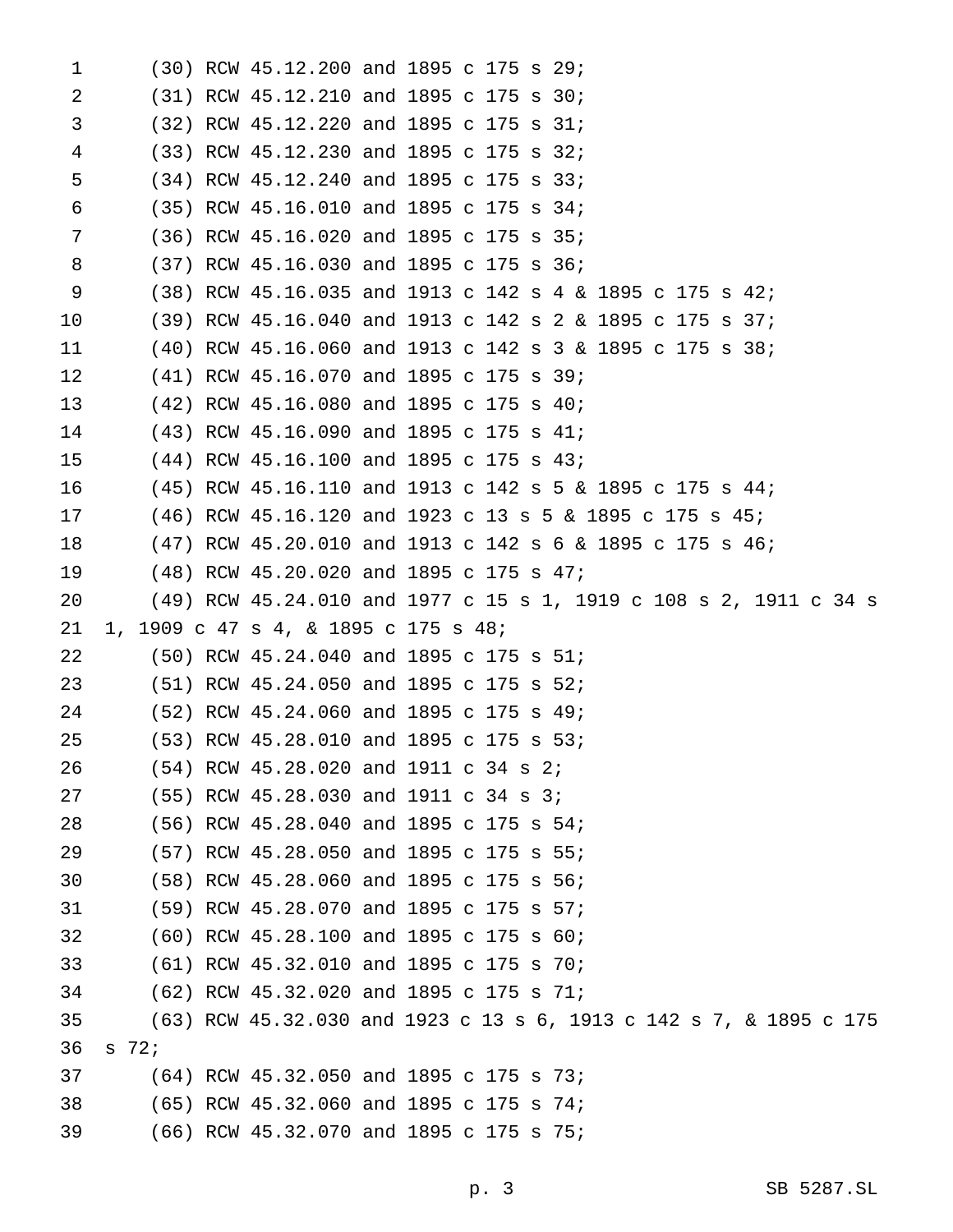| 1  |                    | (67) RCW 45.32.080 and 1895 c 175 s 76;                               |
|----|--------------------|-----------------------------------------------------------------------|
| 2  |                    | $(68)$ RCW 45.32.090 and 1913 c 142 s 9;                              |
| 3  |                    | (69) RCW 45.36.010 and 1895 c 175 s 95;                               |
| 4  |                    | (70) RCW 45.36.020 and 1895 c 175 s 96;                               |
| 5  |                    | (71) RCW 45.36.030 and 1911 c 34 s 1 & 1895 c 175 s 94;               |
| 6  |                    | $(72)$ RCW 45.40.010 and 1895 c 175 s 77;                             |
| 7  |                    | (73) RCW 45.40.030 and 1895 c 175 s 78;                               |
| 8  |                    | $(74)$ RCW 45.44.010 and 1923 c 13 s 9, 1915 c 90 s 2, 1909 c 47 s 9, |
| 9  | & 1895 c 175 s 93; |                                                                       |
| 10 |                    | $(75)$ RCW 45.48.010 and 1895 c 175 s 111;                            |
| 11 |                    | $(76)$ RCW 45.48.020 and 1895 c 175 s 112;                            |
| 12 |                    | $(77)$ RCW 45.48.030 and 1895 c 175 s 113;                            |
| 13 |                    | (78) RCW 45.48.040 and 1895 c 175 s 114;                              |
| 14 |                    | $(79)$ RCW 45.52.010 and 1895 c 175 s 61;                             |
| 15 |                    | (80) RCW 45.52.020 and 1895 c 175 s 62;                               |
| 16 |                    | $(81)$ RCW 45.52.030 and 1895 c 175 s 63;                             |
| 17 |                    | $(82)$ RCW 45.52.040 and 1895 c 175 s 64;                             |
| 18 |                    | (83) RCW 45.52.050 and 1895 c 175 s 65;                               |
| 19 |                    | (84) RCW 45.52.060 and 1895 c 175 s 66;                               |
| 20 |                    | (85) RCW 45.52.070 and 1895 c 175 s 67;                               |
| 21 |                    | $(86)$ RCW 45.52.080 and 1895 c 175 s 68;                             |
| 22 |                    | (87) RCW 45.52.090 and 1895 c 175 s 69;                               |
| 23 |                    | (88) RCW 45.54.010 and 1937 c 81 s 1;                                 |
| 24 |                    | (89) RCW 45.54.020 and 1937 c 81 s 2;                                 |
| 25 |                    | $(90)$ RCW 45.56.010 and 1959 c 16 s 3;                               |
| 26 |                    | $(91)$ RCW 45.56.040 and 1969 ex.s. c 243 s 5 & 1895 c 175 s 86;      |
| 27 |                    | (92) RCW 45.56.050 and 1913 c 142 s 10;                               |
| 28 |                    | (93) RCW 45.56.070 and 1895 c 175 s 90;                               |
| 29 |                    | (94) RCW 45.56.080 and 1895 c 175 s 92;                               |
| 30 |                    | (95) RCW 45.64.010 and 1895 c 175 s 97;                               |
| 31 |                    | (96) RCW 45.64.020 and 1895 c 175 s 98;                               |
| 32 |                    | (97) RCW 45.64.030 and 1895 c 175 s 99;                               |
| 33 |                    | (98) RCW 45.64.040 and 1895 c 175 s 100;                              |
| 34 |                    | (99) RCW 45.64.050 and 1895 c 175 s 101;                              |
| 35 |                    | (100) RCW 45.64.060 and 1895 c 175 s 102;                             |
| 36 |                    | (101) RCW 45.64.070 and 1895 c 175 s 103;                             |
| 37 |                    | (102) RCW 45.64.080 and 1895 c 175 s 104;                             |
| 38 |                    | (103) RCW 45.72.010 and 1895 c 175 s 110;                             |
| 39 |                    | $(104)$ RCW 45.72.020 and 1909 c 47 s 11;                             |